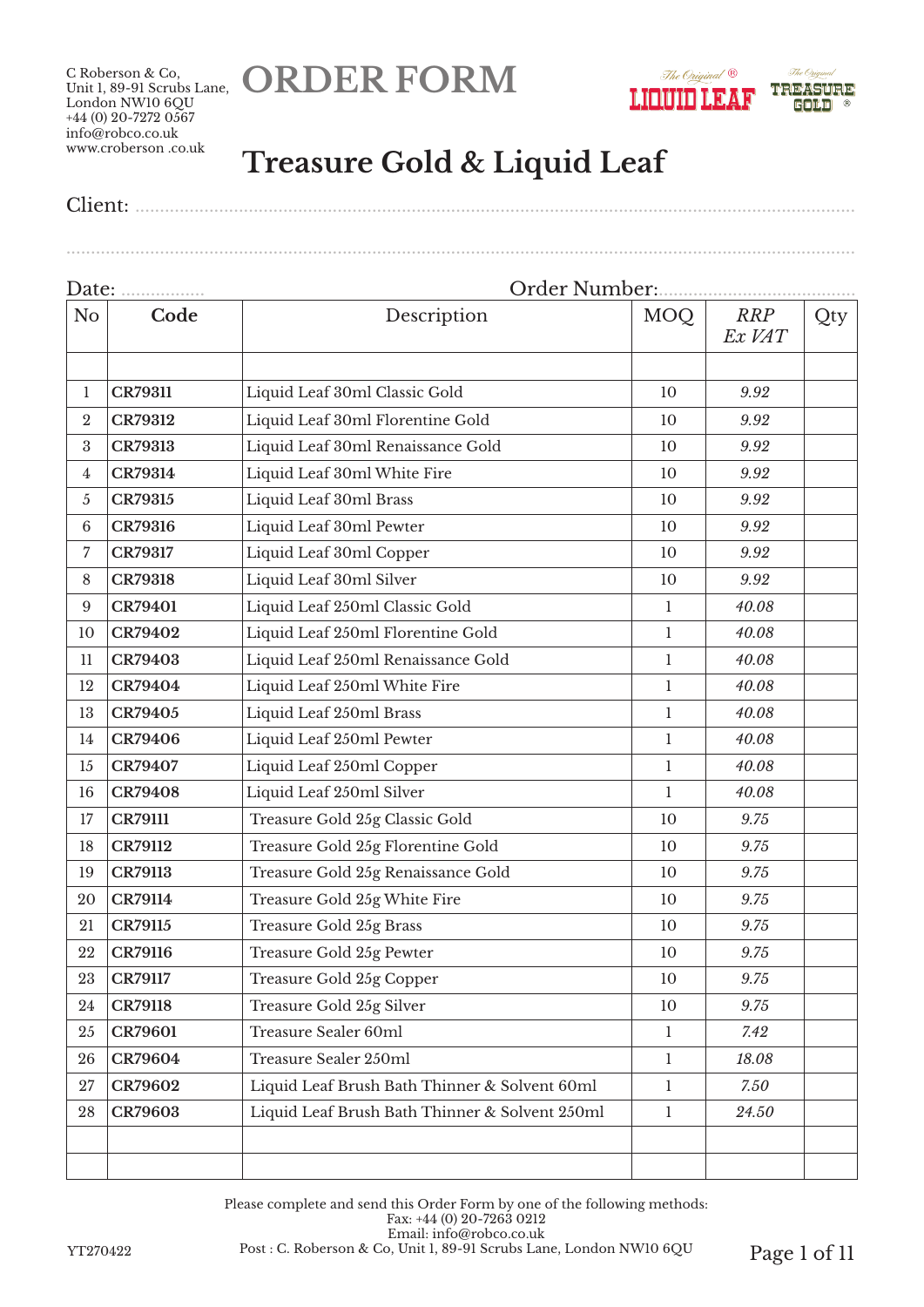**ORDER FORM**





**LONDON** 

## **Roberson Solid Metal Sticks**

Client: ..................................................................................................................................................

................................................................................................................................................................

| Date:<br>.   |          |                                      | Order Number: |               |     |  |
|--------------|----------|--------------------------------------|---------------|---------------|-----|--|
| No           | Code     | Description                          | <b>MOQ</b>    | RRP<br>Ex VAT | Qty |  |
|              |          |                                      |               |               |     |  |
| $\mathbf{1}$ | CR797010 | Solid Metal Stick, Gold, 80 ml       | $\,1$         | 12.92         |     |  |
| $\,2$        | CR797011 | Solid Metal Stick, Light Gold, 80 ml | $\bf{l}$      | 12.92         |     |  |
| $\rm 3$      | CR797012 | Solid Metal Stick, Silver, 80 ml     | $\mathbf 1$   | 12.92         |     |  |
| $\bf 4$      | CR797013 | Solid Metal Stick, Copper, 80 ml     | $\mathbf 1$   | 12.92         |     |  |
| $\sqrt{5}$   | CR797014 | Solid Metal Stick, Bronze, 80 ml     | $\mathbf 1$   | 12.92         |     |  |
|              |          |                                      |               |               |     |  |
|              |          |                                      |               |               |     |  |
|              |          |                                      |               |               |     |  |
|              |          |                                      |               |               |     |  |
|              |          |                                      |               |               |     |  |
|              |          |                                      |               |               |     |  |
|              |          |                                      |               |               |     |  |
|              |          |                                      |               |               |     |  |
|              |          |                                      |               |               |     |  |
|              |          |                                      |               |               |     |  |
|              |          |                                      |               |               |     |  |
|              |          |                                      |               |               |     |  |
|              |          |                                      |               |               |     |  |
|              |          |                                      |               |               |     |  |
|              |          |                                      |               |               |     |  |
|              |          |                                      |               |               |     |  |
|              |          |                                      |               |               |     |  |
|              |          |                                      |               |               |     |  |
|              |          |                                      |               |               |     |  |
|              |          |                                      |               |               |     |  |
|              |          |                                      |               |               |     |  |
|              |          |                                      |               |               |     |  |
|              |          |                                      |               |               |     |  |
|              |          |                                      |               |               |     |  |
|              |          |                                      |               |               |     |  |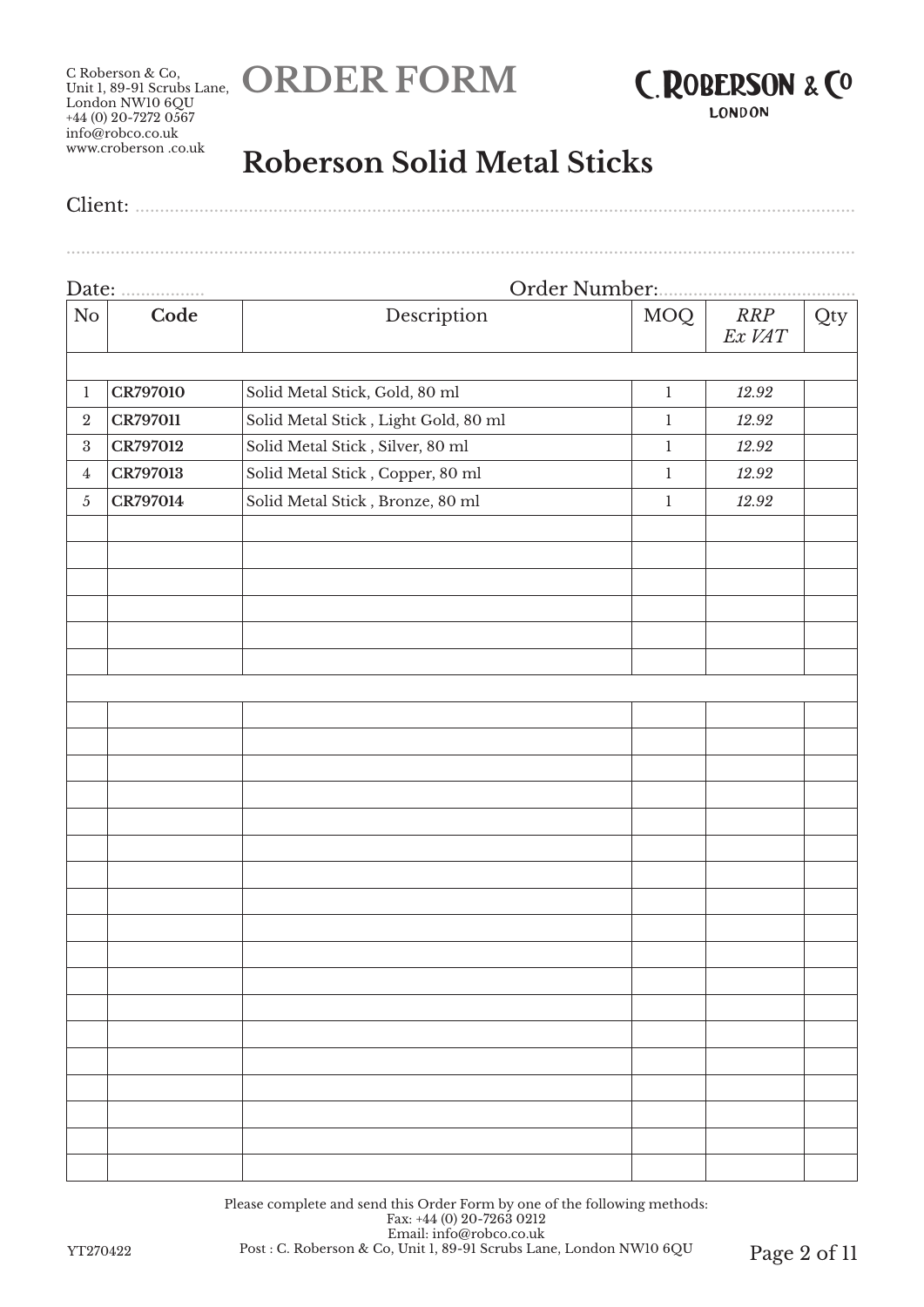**ORDER FORM**



**LONDON** 

## **BRONZE POWDER - Standard**

Client: ..................................................................................................................................................

| Date:            |                 | Order Number:                       |              |                      |     |  |  |
|------------------|-----------------|-------------------------------------|--------------|----------------------|-----|--|--|
| N <sub>o</sub>   | Code            | Description                         | MOQ          | <b>RRP</b><br>Ex VAT | Qty |  |  |
|                  |                 |                                     |              |                      |     |  |  |
| 1                | <b>CR75101D</b> | Bronze Powder 25 g Pale Gold        | $\mathbf{1}$ | 8.92                 |     |  |  |
| $\boldsymbol{2}$ | <b>CR75104G</b> | Bronze Powder 200 g Pale Gold       | $\mathbf{1}$ | 27.00                |     |  |  |
| 3                | <b>CR75106K</b> | Bronze Powder 1 Kilo Pale Gold      | $\mathbf{1}$ | 106.67               |     |  |  |
| 4                | <b>CR75111D</b> | Bronze Powder 25 g Rich Pale Gold   | $\mathbf{1}$ | 8.92                 |     |  |  |
| 5                | <b>CR75114G</b> | Bronze Powder 200 g Rich Pale Gold  | 1            | 27.00                |     |  |  |
| $\,6\,$          | <b>CR75116K</b> | Bronze Powder 1 Kilo Rich Pale Gold | $\mathbf{1}$ | 106.67               |     |  |  |
| 7                | <b>CR75121D</b> | Bronze Powder 25 g Light Gold       | 1            | 8.92                 |     |  |  |
| 8                | <b>CR75124G</b> | Bronze Powder 200 g Light Gold      | $\mathbf{1}$ | 27.00                |     |  |  |
| 9                | <b>CR75126K</b> | Bronze Powder 1 Kilo Light Gold     | $\mathbf{1}$ | 106.67               |     |  |  |
| 10               | <b>CR75131D</b> | Bronze Powder 25 g Copper           | $\mathbf{1}$ | 8.92                 |     |  |  |
| 11               | <b>CR75134G</b> | Bronze Powder 200 g Copper          | $\mathbf{1}$ | 27.00                |     |  |  |
| 12               | <b>CR75136K</b> | Bronze Powder 1 Kilo Copper         | $\mathbf{1}$ | 106.67               |     |  |  |
| 13               | <b>CR75141D</b> | Bronze Powder 25 g Middle Gold      | $\mathbf{1}$ | $8.92\,$             |     |  |  |
| 14               | <b>CR75144G</b> | Bronze Powder 200 g Middle Gold     | $\mathbf{1}$ | 27.00                |     |  |  |
| 15               | <b>CR75146K</b> | Bronze Powder 1 Kilo Middle Gold    | $\mathbf{1}$ | 106.67               |     |  |  |
| 16               | <b>CR75151D</b> | Bronze Powder 1 Kilo Orange Gold    | $\mathbf{1}$ | 8.92                 |     |  |  |
| 17               | <b>CR75154G</b> | Bronze Powder 200 g Orange Gold     | $\mathbf{1}$ | 27.00                |     |  |  |
| 18               | <b>CR75156K</b> | Bronze Powder 1 Kilo Orange Gold    | $\mathbf{1}$ | 106.67               |     |  |  |
| 19               | <b>CR75201D</b> | Bronze Powder 25 g Silver Solvent   | $\mathbf{1}$ | 9.00                 |     |  |  |
| 20               | <b>CR75202E</b> | Bronze Powder 75 g Silver Solvent   | $\mathbf{1}$ | 26.92                |     |  |  |
| 21               | <b>CR75205J</b> | Bronze Powder 500 g Silver Solvent  | $\mathbf{1}$ | 106.67               |     |  |  |
| 22               | <b>CR75211D</b> | Bronze Powder 25 g Deep Gold        | 1            | 8.92                 |     |  |  |
| 23               | <b>CR75214G</b> | Bronze Powder 200 g Deep Gold       | 1            | 27.00                |     |  |  |
| 24               | <b>CR75216K</b> | Bronze Powder 1 Kilo Deep Gold      | $\mathbf{1}$ | 106.67               |     |  |  |
| 25               | <b>CR75221D</b> | Bronze Powder 25 g Gold 2.5         | $\mathbf{1}$ | 8.92                 |     |  |  |
| 26               | <b>CR75224G</b> | Bronze Powder 200 g Gold 2.5        | $\mathbf{1}$ | 27.00                |     |  |  |
| 27               | <b>CR75226K</b> | Bronze Powder 1 Kilo Gold 2.5       | 1            | 106.67               |     |  |  |
| 28               | <b>CR75241D</b> | Bronze Powder 25 g Old Bronze       | $\mathbf{1}$ | 8.92                 |     |  |  |
| 29               | <b>CR75244G</b> | Bronze Powder 200 g Old Bronze      | $\mathbf{1}$ | 31.08                |     |  |  |
| 30               | <b>CR75246K</b> | Bronze Powder 1 Kilo Old Bronze     | $\mathbf{1}$ | 105.58               |     |  |  |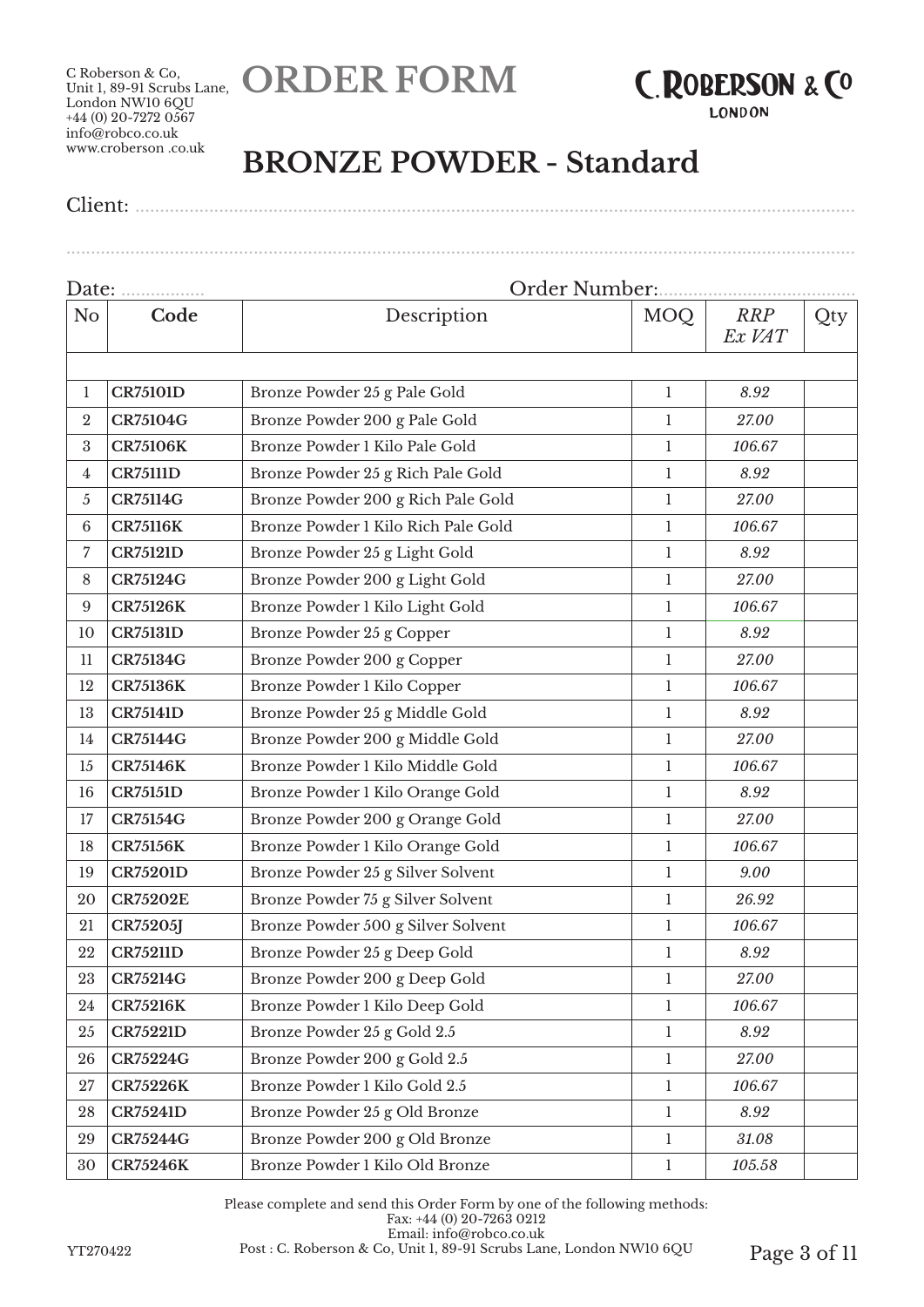**ORDER FORM**



**LONDON** 

## **BRONZE POWDER - Standard**

Client: ..................................................................................................................................................

| Date:          |                 | Order Number:                                  |              |                      |     |  |
|----------------|-----------------|------------------------------------------------|--------------|----------------------|-----|--|
| N <sub>o</sub> | Code            | Description                                    | <b>MOQ</b>   | <b>RRP</b><br>Ex VAT | Qty |  |
|                |                 |                                                |              |                      |     |  |
| 31             | <b>CR75231D</b> | Bronze Powder 25 g Silver Burnish              | $\mathbf{1}$ | 12.25                |     |  |
| 32             | <b>CR75232E</b> | Bronze Powder 75 g Silver Burnish              | $\mathbf{1}$ | 27.00                |     |  |
| 33             | CR75235J        | Bronze Powder 500 g Silver Burnish             | $\mathbf{1}$ | 103.58               |     |  |
| 34             | <b>CR75236K</b> | Bronze Powder 1 Kilo Silver Burnish            | $\mathbf{1}$ | 190.42               |     |  |
| 35             | <b>CR79199</b>  | Bronze Powder Shade Card A4                    | 1            | 15.67                |     |  |
| 36             | <b>CR75301D</b> | Bronze Powder Water Based 25 g Pale Gold       | $\mathbf{1}$ | 7.33                 |     |  |
| 37             | <b>CR75304G</b> | Bronze Powder Water Based 200 g Pale Gold      | 1            | 21.92                |     |  |
| 38             | <b>CR75311D</b> | Bronze Powder Water Based 25 g Rich Pale Gold  | $\mathbf{1}$ | 7.33                 |     |  |
| 39             | <b>CR75314G</b> | Bronze Powder Water Based 200 g Rich Pale Gold | $\mathbf{1}$ | 21.92                |     |  |
| 40             | <b>CR75441D</b> | Bronze Powder Water Based 25 g Rich Gold       | $\mathbf{1}$ | 7.33                 |     |  |
| 41             | <b>CR75444G</b> | Bronze Powder Water Based 200 g Rich Gold      | $\mathbf{1}$ | 21.92                |     |  |
|                |                 |                                                |              |                      |     |  |
| 42             | <b>CR78000F</b> | Gilt Wax Medium 120ml                          | $\mathbf{1}$ | 10.58                |     |  |
| 43             | <b>CR78001H</b> | Gilt Wax Medium 250ml                          | $\mathbf{1}$ | 15.58                |     |  |
| 44             | <b>CR78002J</b> | Gilt Wax Medium 500ml                          | 1            | 24.67                |     |  |
| 45             | <b>CR78003K</b> | Gilt Wax Medium 1 Litre                        | $\mathbf{1}$ | 44.83                |     |  |
|                |                 |                                                |              |                      |     |  |
| 46             | <b>CR79199</b>  | Bronze Powders - Original Colour Chart         | $\mathbf{1}$ | 15.67                |     |  |
|                |                 |                                                |              |                      |     |  |
|                |                 |                                                |              |                      |     |  |
|                |                 |                                                |              |                      |     |  |
|                |                 |                                                |              |                      |     |  |
|                |                 |                                                |              |                      |     |  |
|                |                 |                                                |              |                      |     |  |
|                |                 |                                                |              |                      |     |  |
|                |                 |                                                |              |                      |     |  |
|                |                 |                                                |              |                      |     |  |
|                |                 |                                                |              |                      |     |  |
|                |                 |                                                |              |                      |     |  |
|                |                 |                                                |              |                      |     |  |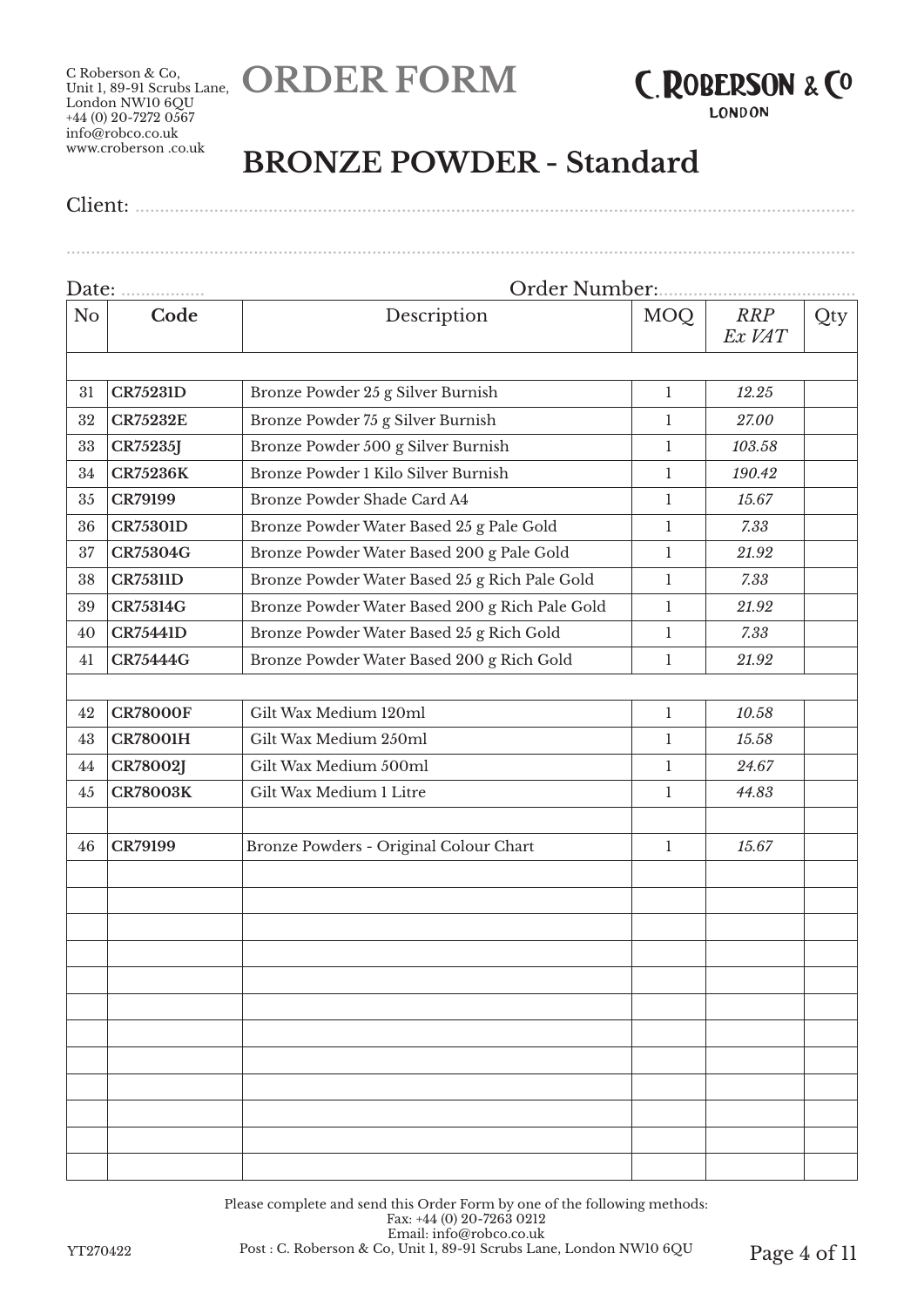**ORDER FORM**



**GILDING SIZE, VARNISHES & MEDIUMS**

Client: ..................................................................................................................................................

| N <sub>o</sub>  | Code            | Description                             | MOQ              | <b>RRP</b><br>Ex VAT | Qty |  |
|-----------------|-----------------|-----------------------------------------|------------------|----------------------|-----|--|
| 1               | <b>CR77102E</b> | Oil Gold Size 60 ml 3 Hour              | $\boldsymbol{3}$ | 7.25                 |     |  |
| $\overline{2}$  | <b>CR77104H</b> | Oil Gold Size 250 ml 3 Hour             | 1                | 16.67                |     |  |
| 3               | <b>CR77106K</b> | Oil Gold Size 1 Litre 3 Hour            | $\mathbf{1}$     | 43.08                |     |  |
| 4               | <b>CR77202E</b> | Acrylic Gold Size 60 ml                 | 1                | 6.50                 |     |  |
| $\overline{5}$  | <b>CR77204H</b> | Acrylic Gold Size 250 ml                | $\mathbf{1}$     | 10.75                |     |  |
| $6\phantom{1}6$ | <b>CR77205J</b> | Acrylic Gold Size 500 ml                | $\mathbf{1}$     | 15.25                |     |  |
| 7               | <b>CR77206K</b> | Acrylic Gold Size 1 Litre               | $\mathbf{1}$     | 26.08                |     |  |
| 8               | <b>CR77208M</b> | Acrylic Gold Size 5 Litre               | $\mathbf{1}$     | 85.92                |     |  |
| 9               | <b>CR76512E</b> | Ormoline Metallic Paint Thinner 60 ml   | 3                | 6.58                 |     |  |
| 10              | <b>CR76514H</b> | Ormoline Metallic Paint Thinner 250 ml  | $\mathbf{1}$     | 16.33                |     |  |
| 11              | <b>CR76516K</b> | Ormoline Metallic Paint Thinner 1 Litre | 1                | 49.92                |     |  |
| 12              | <b>CR76502E</b> | Ormoline Metallic Paint Medium 60 ml    | $\boldsymbol{3}$ | 6.92                 |     |  |
| 13              | <b>CR76504H</b> | Ormoline Metallic Paint Medium 250 ml   | $\mathbf{1}$     | 16.83                |     |  |
| 14              | <b>CR76506K</b> | Ormoline Metallic Paint Medium 1 Litre  | $\mathbf{1}$     | 50.42                |     |  |
| 15              | <b>CR77302E</b> | Shellac Varnish 60 ml                   | $\mathbf{1}$     | 7.83                 |     |  |
| 16              | <b>CR77304H</b> | Shellac Varnish 250 ml                  | 1                | 13.00                |     |  |
| 17              | <b>CR77305J</b> | Shellac Varnish 500 ml                  | $\mathbf{1}$     | 21.33                |     |  |
| 18              | <b>CR77306K</b> | Shellac Varnish 1 Litre                 | 1                | 40.17                |     |  |
| 19              | <b>CR77308M</b> | Shellac Varnish 5 Litre                 | $\mathbf{1}$     | 156.58               |     |  |
| 20              | <b>CR77312E</b> | Crystal 'Shellac' Varnish 60 ml         | $\mathbf{1}$     | 7.75                 |     |  |
| 21              | <b>CR77314H</b> | Crystal 'Shellac' Varnish 250 ml        | $\mathbf{1}$     | 14.00                |     |  |
| 22              | <b>CR77315J</b> | Crystal 'Shellac' Varnish 500 ml        | $\mathbf{1}$     | 24.50                |     |  |
| 23              | <b>CR77316K</b> | Crystal 'Shellac' Varnish 1 Litre       | 1                | 47.67                |     |  |
| 24              | <b>CR77318M</b> | Crystal 'Shellac' Varnish 5 Litre       | 1                | 192.67               |     |  |
| 25              | <b>CR77442E</b> | Universal Lacquer 60 ml                 | $\boldsymbol{3}$ | 11.58                |     |  |
| 26              | <b>CR77444H</b> | Universal Lacquer 250 ml                | $\mathbf{1}$     | 40.42                |     |  |
| 27              | <b>CR77446K</b> | Universal Lacquer 1L                    | $\mathbf{1}$     | 151.75               |     |  |
| 28              | <b>CR23196K</b> | Roberson Whiting 1 Kilo                 | $\mathbf{1}$     | 6.00                 |     |  |
| 29              | <b>CR23197L</b> | Roberson Whiting 2.5 Kg                 | $\mathbf{1}$     | 8.17                 |     |  |
| 30              | <b>CR23198M</b> | Roberson Whiting 5 Kg                   | $\mathbf{1}$     | 11.83                |     |  |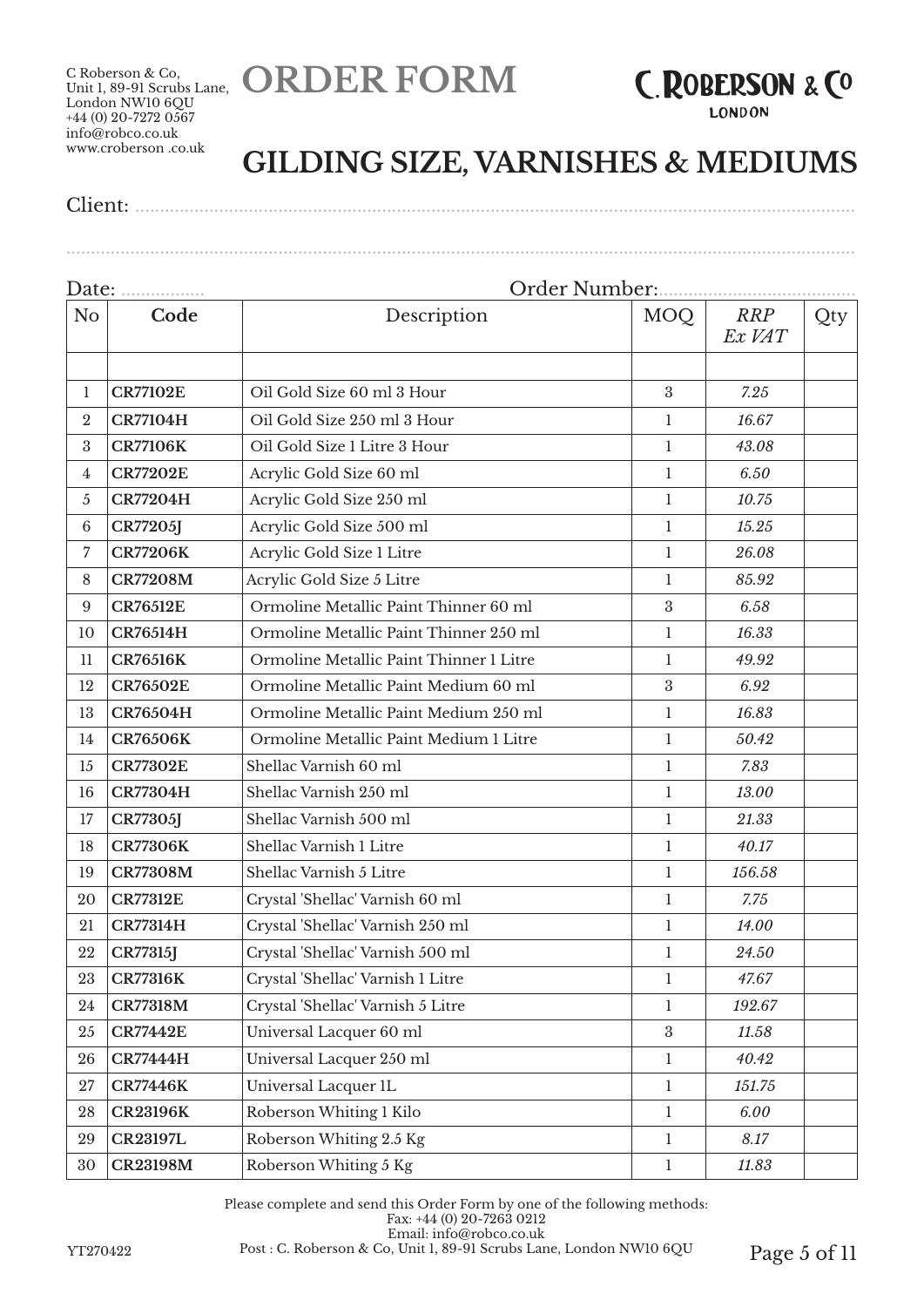**ORDER FORM**



**LONDON** 

................................................................................................................................................................

## **GILDERS' TOOLS & SUNDRIES**

| Client: |
|---------|
|---------|

# Date: ................. Order Number:........................................ No **Code** Description MOQ *RRP Ex VAT* Qty 31 **CR77401D** Gum Ammoniac 30 ml 1 *11.25* 32 **CR77411D** Ormoline Gilding Medium 30 ml 1 *7.50* 33 **CR77421C** Water Gold Size 15 ml 1 *9.50* 34 **CR77431C** Improved Gold Body 15 ml 1 *9.00* 35 **CR76502E** Ormoline Metallic Paint Medium 60 ml 1 *6.92* 36 **CR76504H** Ormoline Metallic Paint Medium 250 ml 1 *16.83* 37 **CR76506K** Ormoline Metallic Paint Medium 1 Litre 1 *50.42* GILDERS TIP BRUSHES 1 **EB50025** Gilders Tip Squirrel Hair 25 mm 1 *16.33* 2 **EB50040** Gilders Tip Squirrel Hair 40 mm 1 *21.42* 3 **EB50080** Gilders Tip Squirrel Hair 80 mm 1 *42.58* 4 **EB50000** Gilders Tip Extra thick Squirrel Hair 100 mm 1 *47.25*

Please complete and send this Order Form by one of the following methods: Fax: +44 (0) 20-7263 0212 Email: info@robco.co.uk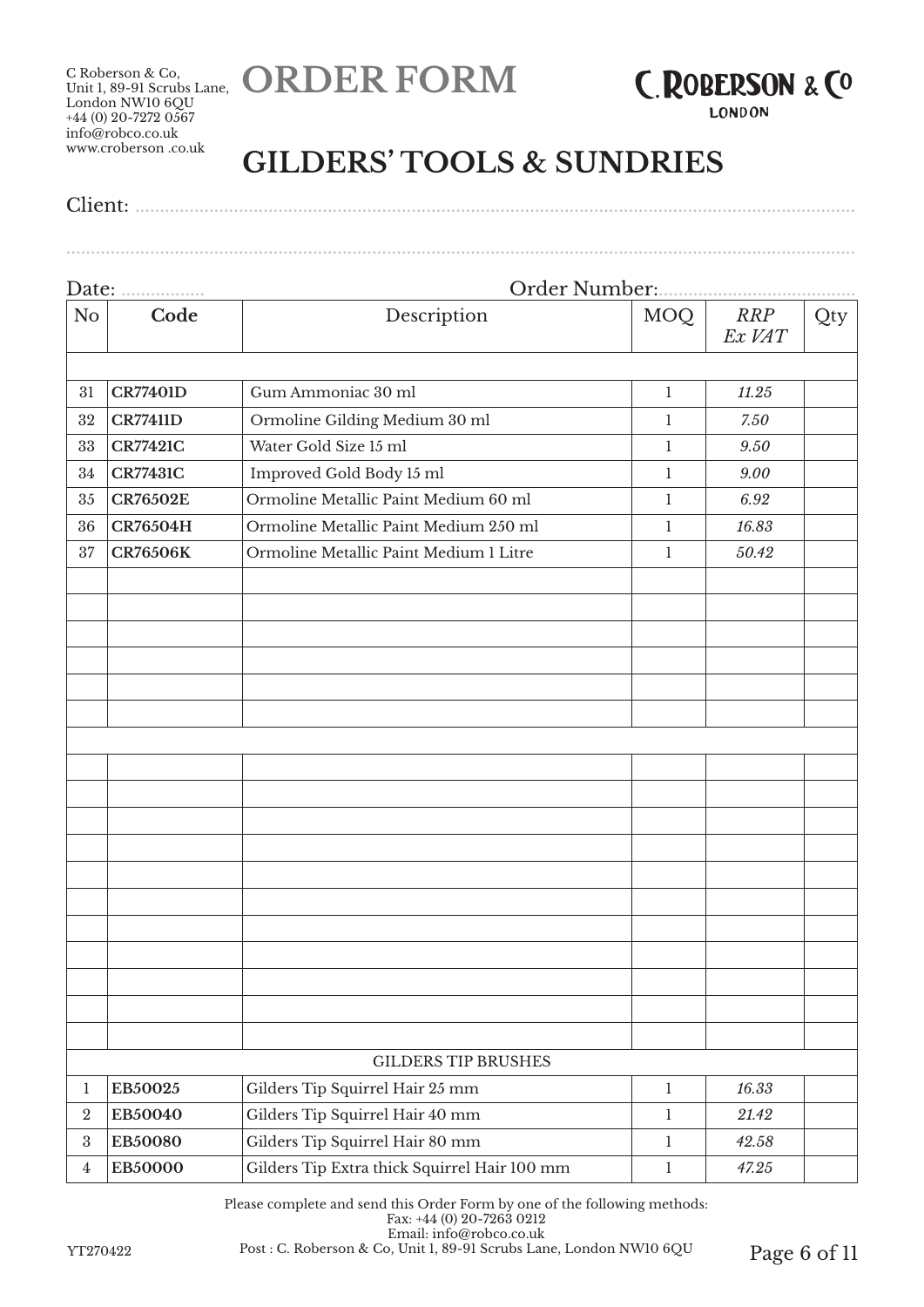**ORDER FORM**



**LONDON** 

## **GILDERS' TOOLS & SUNDRIES**

Client: ..................................................................................................................................................

| Date:           | Order Number:<br>. |                                            |              |                          |     |  |  |
|-----------------|--------------------|--------------------------------------------|--------------|--------------------------|-----|--|--|
| N <sub>o</sub>  | Code               | Description                                | MOQ          | <b>RRP</b><br>Ex VAT     | Qty |  |  |
|                 |                    |                                            |              |                          |     |  |  |
| 5               | <b>IB70009</b>     | Pounce Wheel 5/16in                        | $\mathbf{1}$ | 10.33                    |     |  |  |
| $6\phantom{.}6$ | <b>IB70010</b>     | Pounce Wheel 1/4in                         | $\mathbf{1}$ | 10.33                    |     |  |  |
| 7               | <b>IB70012</b>     | Pounce Wheel 7/16in                        | $\mathbf{1}$ | 10.33                    |     |  |  |
| 8               | <b>CR78200</b>     | Gilders Knife Stainless                    | 1            | 30.92                    |     |  |  |
| 9               | <b>CR78240</b>     | <b>Gilders Cushion Economy</b>             | 1            | 39.33                    |     |  |  |
| 10              | <b>CR78272</b>     | Gilders Cushion Professional No Windshield | 1            | 52.92                    |     |  |  |
| 11              | <b>CR78271</b>     | Gilders Cushion Professional Short         | $\mathbf{1}$ | 69.08                    |     |  |  |
| 12              | <b>CR78270</b>     | Gilders Cushion Professional Long          | $\mathbf{1}$ | 69.08                    |     |  |  |
| 13              | <b>CR78511</b>     | Agate Burnisher No 11 Ser 1                | $\mathbf{1}$ |                          |     |  |  |
| 14              | <b>CR78512</b>     | Agate Burnisher No 12 Ser 1                | $\mathbf{1}$ |                          |     |  |  |
| 15              | <b>CR78513</b>     | Agate Burnisher No 13 Ser 1                | 1            | $\overline{\phantom{a}}$ |     |  |  |
| 16              | <b>CR78520</b>     | Agate Burnisher No 20 Ser 3                | 1            |                          |     |  |  |
| 17              | <b>CR78521</b>     | Agate Burnisher No 21 Ser 2                | 1            | $\overline{\phantom{m}}$ |     |  |  |
| 18              | <b>CR78522</b>     | Agate Burnisher No 22 Ser 3                | $\mathbf{1}$ | $\overline{\phantom{a}}$ |     |  |  |
| 19              | CR78524            | Agate Burnisher No 24 Ser 3                | $\mathbf{1}$ |                          |     |  |  |
| 20              | CR78525            | Agate Burnisher No 25 Ser 3                | $\mathbf{1}$ |                          |     |  |  |
| 21              | CR78527            | Agate Burnisher No 27 Ser 2                | $\mathbf{1}$ | $\overline{a}$           |     |  |  |
| 22              | <b>CR78530</b>     | Agate Burnisher No 30 Ser 3                | $\mathbf{1}$ | $\overline{\phantom{a}}$ |     |  |  |
| 23              | <b>CR78532</b>     | Agate Burnisher No 32 Ser 1                | 1            | $\overline{\phantom{0}}$ |     |  |  |
| 24              | CR78534            | Agate Burnisher No 34 Ser 1                | $\mathbf{1}$ | $\overline{a}$           |     |  |  |
| 25              | CR78537            | Agate Burnisher No 37 Ser 1                | $\mathbf{1}$ | $\overline{\phantom{a}}$ |     |  |  |
| 26              | <b>CR78539</b>     | Agate Burnisher No 39 Ser 3                | $\mathbf{1}$ |                          |     |  |  |
| $27\,$          | CR78545            | Agate Burnisher No 45 Ser 2                | $\mathbf{1}$ |                          |     |  |  |
| 28              | CR78547            | Agate Burnisher No 47 Ser 1                | $\mathbf{1}$ |                          |     |  |  |
| 29              | <b>CR78548</b>     | Agate Burnisher No 48 Ser 2                | 1            | $\overline{\phantom{a}}$ |     |  |  |
| 30              | <b>CR78613</b>     | Agate Burnisher No 13 Small Ser 1          | $\mathbf{1}$ | $\overline{\phantom{0}}$ |     |  |  |
| 31              | CR78621            | Agate Burnisher No 21 Small Ser 2          | 1            |                          |     |  |  |
|                 |                    |                                            |              |                          |     |  |  |
| 32              | <b>CR78721</b>     | Hematite Burnisher No 21                   | $\mathbf{1}$ | 171.33                   |     |  |  |
| 33              | <b>CR78700</b>     | Hematite Burnisher Lipstick                | $\mathbf{1}$ | 85.83                    |     |  |  |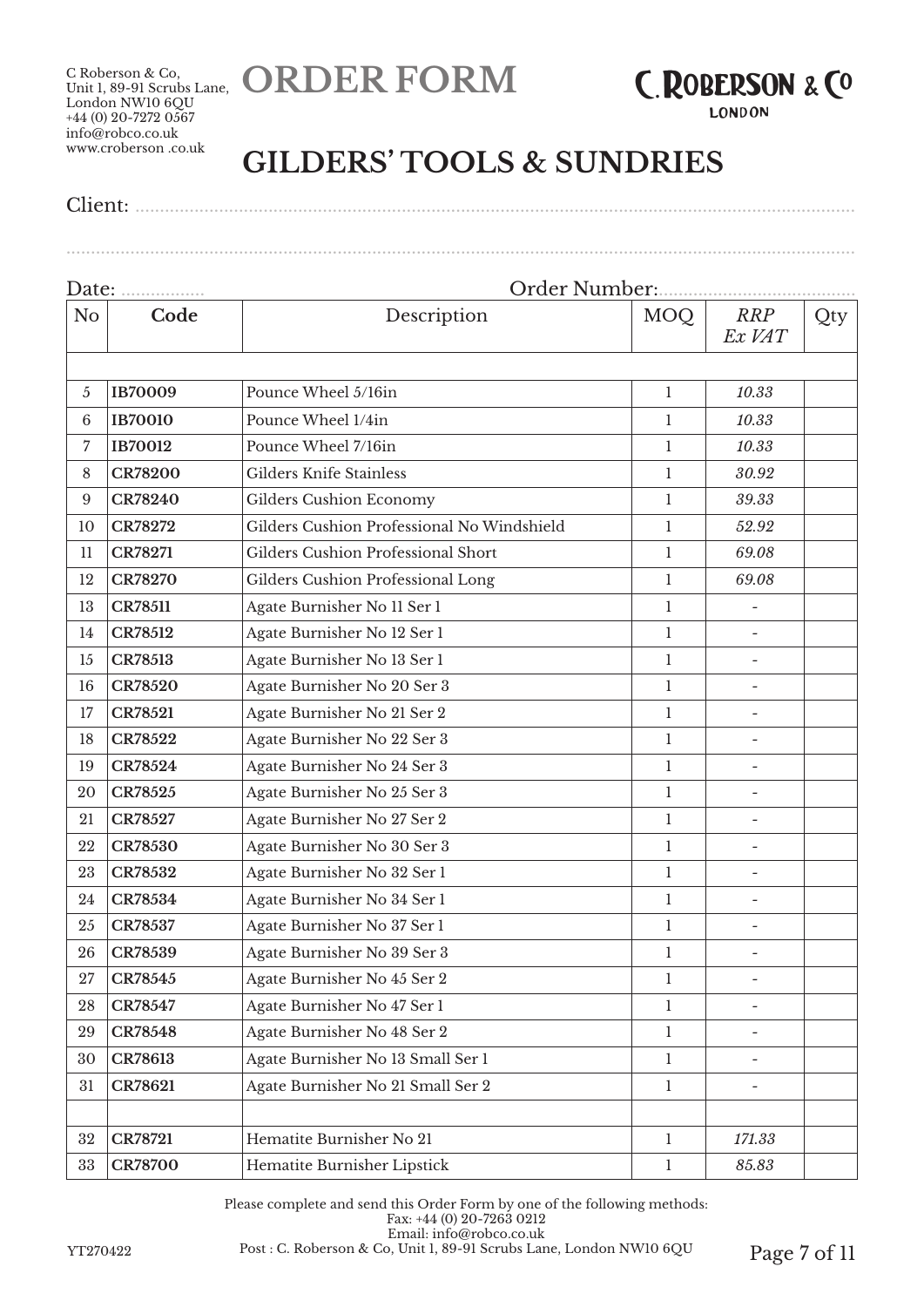Unit 1, 89-91 Scrubs Lane, **ORDER FORM**

C Roberson & Co, London NW10 6QU +44 (0) 20-7272 0567 info@robco.co.uk www.croberson .co.uk



**LONDON** 

### **GENUINE GOLD & SILVER LEAF**

Client: ..................................................................................................................................................

#### Date: ................. Order Number:........................................ No **Code Description** MOQ *RRP Ex VAT* Qty **CR71410** Gold Leaf 22 ct Yellow Gold Loose 1 book *60.75* **CR71412** Gold Leaf 22 ct Yellow Gold Transfer 1 book 62.92 **CR71490** Gold Leaf 23ct Victorian Gold Loose 1 book *69.17* **CR71492** Gold Leaf 23ct Victorian Gold Transfer 1 book *71.58* **CR71420** Gold Leaf 23.75 ct Warm Gold Loose 1 book *71.00* **CR71422** Gold Leaf 23.75 ct Warm Gold Transfer 1 book *73.50* **CR71430** Gold Leaf 23 ct Red Gold Loose 1 book *69.17* **CR71432** Gold Leaf 23 ct Red Gold Transfer 1 book 71.58 **CR71480** Gold Leaf 18 ct Green Gold Loose 1 book *58.75* **CR71482** Gold Leaf 18 ct Green Gold Transfer 1 book *60.83* **CR71440** Gold Leaf 22 ct Moon Gold Loose 1 book *69.17* **CR71442** Gold Leaf 22 ct Moon Gold Transfer 1 book *71.58* **CR71449** Gold Leaf 22 ct Yellow Gold Starter Pack Transfer 1 book *15.92* **CR71429** Gold Leaf 23.75 ct Warm Gold Starter Pack Transfer 1 book *16.50* **CR71495** Gold Leaf Roll 23.75 carat 10mm x 20.5m 1 *117.83* **CR71496 Cold Leaf Roll 23.75 carat 20mm x 20.5m** 1 228.33 **CR71497** Gold Leaf Roll 23.75 carat 30mm x 20.5m 1 *380.50* **CR71498 Cold Leaf Roll 23.75 carat 100mm x 20.5m** 1 1 1,125.17 **CR71502** Silver Leaf Roll 10mm x 20.5m 1 *57.25* **CR71503** Silver Leaf Roll 20mm x 20.5m 1 *100.25* **CR71504** Silver Leaf Roll 30mm x 20.5m 1 *137.08* **CR71509** Silver Leaf Roll 140mm x 20.5m 1 *624.00* **CR71510** Gold Leaf Standard Gold 22 ct Loose 1 book *71.00* **CR71512** Gold Leaf Standard Gold 22 ct Transfer 1 book *73.50* **CR71520** Gold Leaf Classic Gold 22.75 ct Loose 1 book *79.17* **CR71522** Gold Leaf Classic Gold 22.75 ct Transfer 1 book *82.00* **CR71530** Gold Leaf Antique Gold 23.75 ct Loose 1 book *85.50* **CR71532** Gold Leaf Antique Gold 23.75 ct Transfer 1 book *88.58* **CR71540** Gold Leaf Pure Gold 24 ct Loose 1 book *89.42* **CR71542** Gold Leaf Pure Gold 24 ct Transfer 1 book *92.58*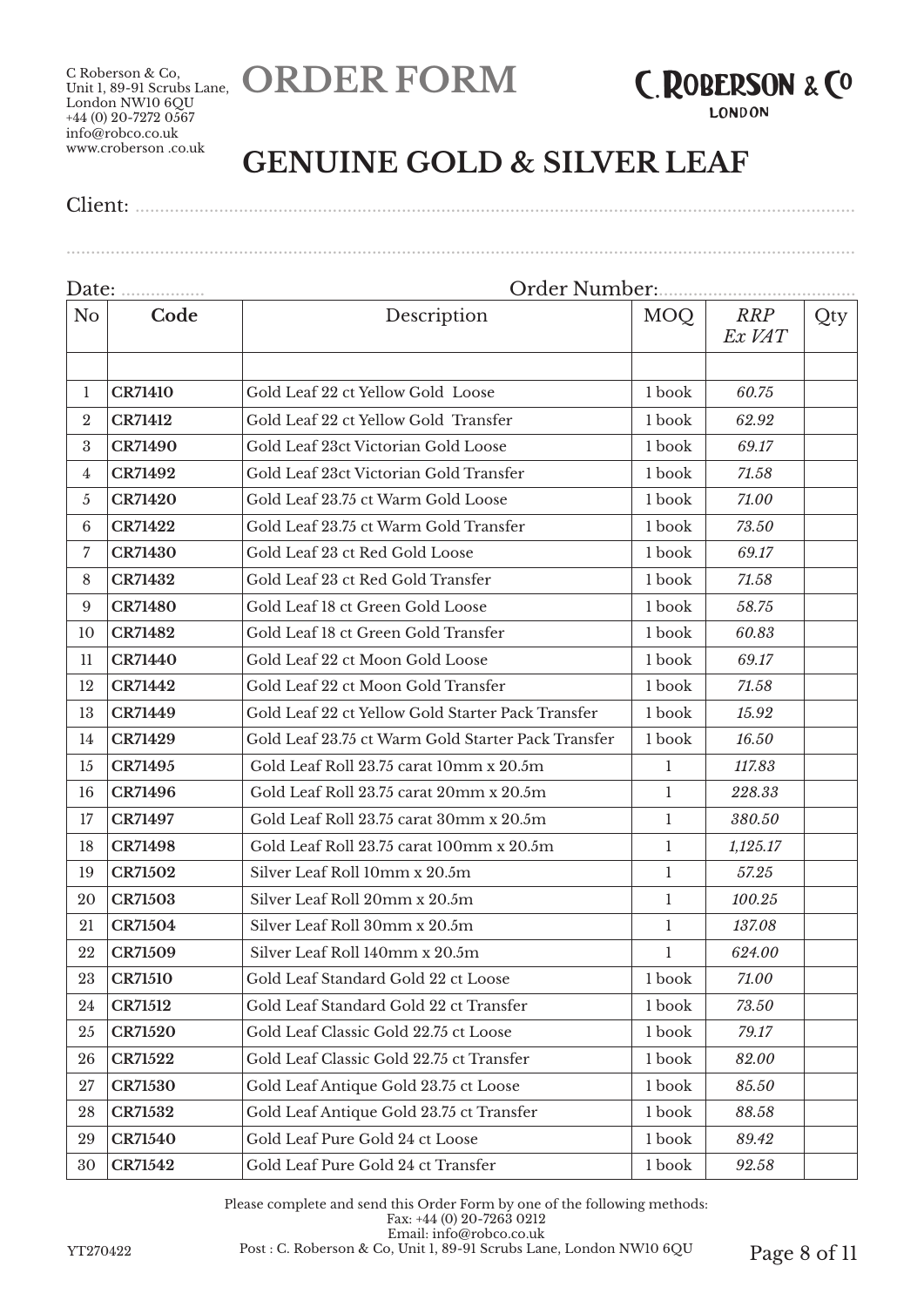**ORDER FORM**



**LONDON** 

## **GENUINE GOLD & SILVER LEAF**

Client: ..................................................................................................................................................

| No | Code           | Description                         | <b>MOQ</b> | RRP<br>Ex VAT | Qty |  |
|----|----------------|-------------------------------------|------------|---------------|-----|--|
|    |                |                                     |            |               |     |  |
| 31 | <b>CR71470</b> | Gold Leaf 12 ct White Gold Loose    | 1 book     | 48.67         |     |  |
| 32 | <b>CR71472</b> | Gold Leaf 12 ct White Gold Transfer | 1 book     | 50.42         |     |  |
| 33 | <b>CR71450</b> | Silver Leaf Thin Loose              | 1 book     | 13.67         |     |  |
| 34 | <b>CR71452</b> | Silver Leaf Thin Transfer           | 1 book     | 14.17         |     |  |
| 35 | <b>CR71460</b> | Silver Leaf Thick Loose             | 1 book     | 20.25         |     |  |
| 36 | CR71462        | Silver Leaf Thick Transfer          | 1 book     | 22.92         |     |  |
| 37 | <b>CR72420</b> | Palladium Leaf Loose                | 1 book     | 101.92        |     |  |
| 38 | <b>CR72422</b> | Palladium Leaf Transfer             | 1 book     | 105.50        |     |  |
| 39 | <b>CR72510</b> | Platinum Leaf Loose                 | 1 book     | 122.92        |     |  |
| 40 | <b>CR72512</b> | Platinum Leaf Transfer              | 1 book     | 127.33        |     |  |
| 41 | CR79905        | Gold Leaf Colour Chart 80 and 85    | 1 book     | 20.00         |     |  |
|    |                |                                     |            |               |     |  |
|    |                |                                     |            |               |     |  |
|    |                |                                     |            |               |     |  |
|    |                |                                     |            |               |     |  |
|    |                |                                     |            |               |     |  |
|    |                |                                     |            |               |     |  |
|    |                |                                     |            |               |     |  |
|    |                |                                     |            |               |     |  |
|    |                |                                     |            |               |     |  |
|    |                |                                     |            |               |     |  |
|    |                |                                     |            |               |     |  |
|    |                |                                     |            |               |     |  |
|    |                |                                     |            |               |     |  |
|    |                |                                     |            |               |     |  |
|    |                |                                     |            |               |     |  |
|    |                |                                     |            |               |     |  |
|    |                |                                     |            |               |     |  |
|    |                |                                     |            |               |     |  |
|    |                |                                     |            |               |     |  |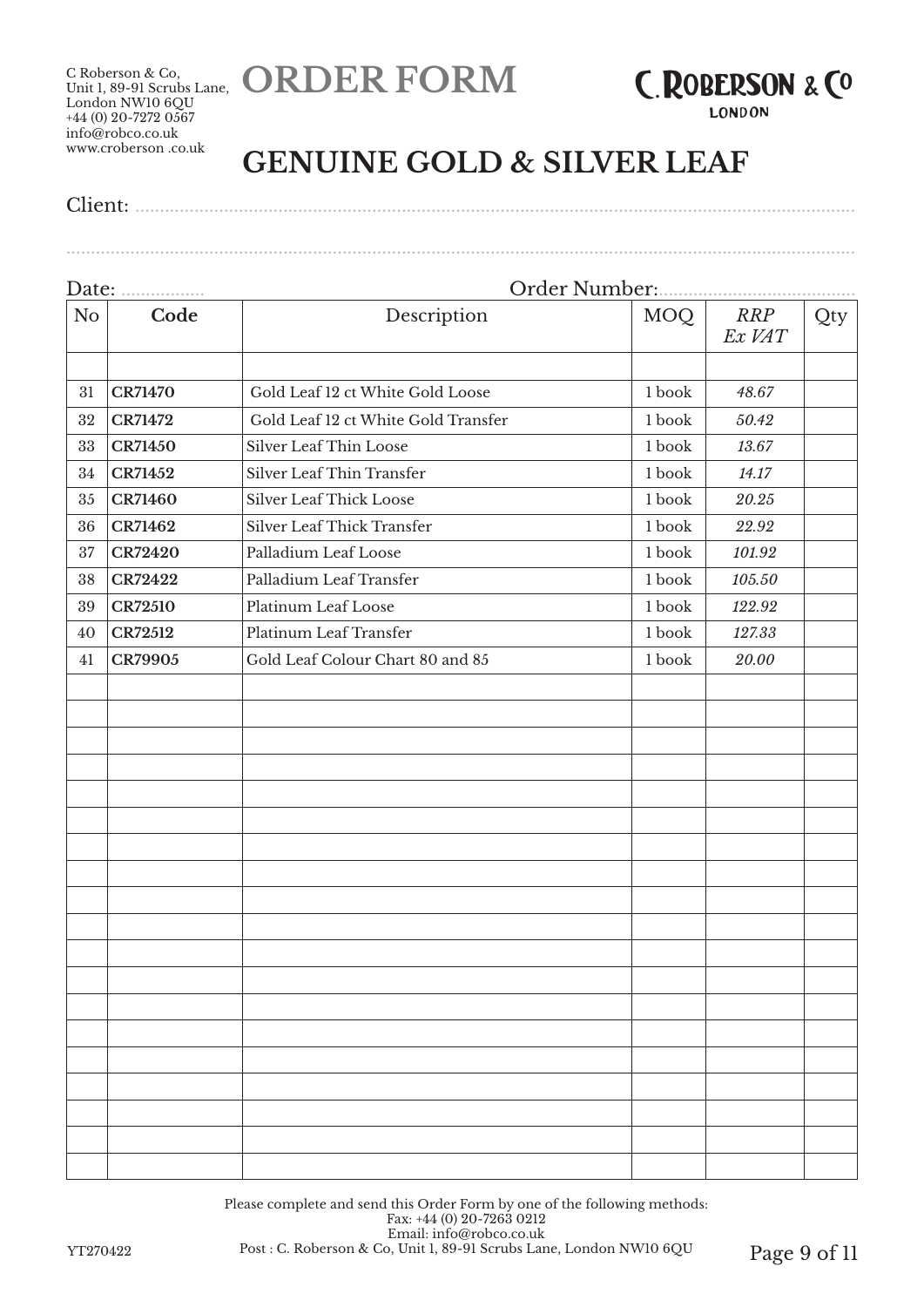## **ORDER FORM**

## **C.ROBERSON & CO**

#### **LONDON**

## **SHELL GOLD, GOLD POWDER, METAL & VARIEGATED LEAF**

................................................................................................................................................................

Client: ..................................................................................................................................................

| Date:            |                |                                          |              |                          |     |  |
|------------------|----------------|------------------------------------------|--------------|--------------------------|-----|--|
| N <sub>o</sub>   | Code           | Description                              | MOQ          | <b>RRP</b><br>Ex VAT     | Qty |  |
|                  |                |                                          |              |                          |     |  |
| 1                | <b>CR72610</b> | Shell Gold 1/4 pan 22.9 ct Red           | $\mathbf{1}$ | $\overline{\phantom{a}}$ |     |  |
| $\boldsymbol{2}$ | <b>CR72620</b> | Shell Gold 1/4 pan 23.5 ct Yellow        | $\mathbf{1}$ |                          |     |  |
| $\boldsymbol{3}$ | <b>CR72630</b> | Shell Gold 1/4 pan 18.4 ct Green         | $\mathbf{1}$ | $\overline{\phantom{a}}$ |     |  |
| 4                | <b>CR72640</b> | Shell Gold 1/4 pan 22.9 ct Lemon         | $\mathbf{1}$ |                          |     |  |
| 5                | <b>CR72650</b> | Shell Gold 1/4 pan Silver                | $\mathbf{1}$ | $\overline{\phantom{a}}$ |     |  |
| 6                | <b>CR72651</b> | Shell Gold 1/4 pan 22.9 ct Versailles    | $\mathbf{1}$ |                          |     |  |
| 7                | CR72652        | Shell Gold 1/4 pan Gris                  | $\mathbf{1}$ |                          |     |  |
| 8                | CR72653        | Shell Gold 1/4 pan Palladium             | $\mathbf{1}$ |                          |     |  |
| 9                | <b>CR72660</b> | Gold Powder 23.5ct 1 gram Superieur      | $\mathbf{1}$ |                          |     |  |
| 10               | <b>CR72670</b> | Gold Powder 22.9ct 1 gram Rouge          | $\mathbf{1}$ | $\overline{\phantom{a}}$ |     |  |
| 11               | <b>CR72680</b> | Gold Powder 22ct 1 gram Demi Jaune       | 1            | $\overline{\phantom{m}}$ |     |  |
| 12               | <b>CR72690</b> | Gold Powder 22.9ct 1 gram Citron K       | $\mathbf{1}$ | $\overline{\phantom{a}}$ |     |  |
| 13               | <b>CR72600</b> | Gold Powder 9.6ct 1 gram Gris            | $\mathbf{1}$ |                          |     |  |
| 14               | <b>CR72720</b> | Silver Powder 1 gram Argent              | $\mathbf{1}$ |                          |     |  |
| 15               | <b>CR72721</b> | Gold Powder 18.4ct 1 gram Vert Fonce     | $\mathbf{1}$ |                          |     |  |
| 16               | <b>CR72722</b> | Gold Powder 1 gram Blanc                 | $\mathbf{1}$ |                          |     |  |
| 17               | <b>CR72723</b> | Gold Powder 1 gram Palladium             | $\mathbf{1}$ | $\overline{\phantom{a}}$ |     |  |
| 18               | <b>CR72724</b> | Gold Powder 22.9ct 1 gram Versailles     | 1            | $\overline{\phantom{a}}$ |     |  |
| 19               | <b>CR72320</b> | Metal Leaf No 2 Loose                    | <b>lbook</b> | 6.50                     |     |  |
| 20               | <b>CR72322</b> | Metal Leaf No 2 Transfer                 | <b>lbook</b> | 8.17                     |     |  |
| 21               | <b>CR72110</b> | Metal Leaf No 2.5 Loose                  | <b>lbook</b> | 6.50                     |     |  |
| 22               | <b>CR72112</b> | Metal Leaf No 2.5 Transfer               | <b>lbook</b> | 8.17                     |     |  |
| 23               | <b>CR72310</b> | Copper Leaf No 0 Loose                   | <b>lbook</b> | 7.33                     |     |  |
| 24               | <b>CR72312</b> | Copper Leaf No 0 Transfer                | <b>lbook</b> | 9.17                     |     |  |
| 25               | <b>CR72210</b> | Aluminium Silver Leaf Loose              | <b>lbook</b> | 6.50                     |     |  |
| 26               | <b>CR72212</b> | Aluminium Silver Leaf Transfer           | <b>lbook</b> | 8.17                     |     |  |
| 27               | <b>CR72160</b> | Metal Leaf Variegated No 216 S1 Loose    | <b>lbook</b> | 25.50                    |     |  |
| 28               | <b>CR72162</b> | Metal Leaf Variegated No 216 S1 Transfer | <b>lbook</b> | 27.42                    |     |  |
| 29               | <b>CR72270</b> | Metal Leaf Variegated No 227 S2 Loose    | <b>lbook</b> | 39.08                    |     |  |
| 30               | <b>CR72272</b> | Metal Leaf Variegated No 227 S2 Transfer | <b>lbook</b> | 40.92                    |     |  |